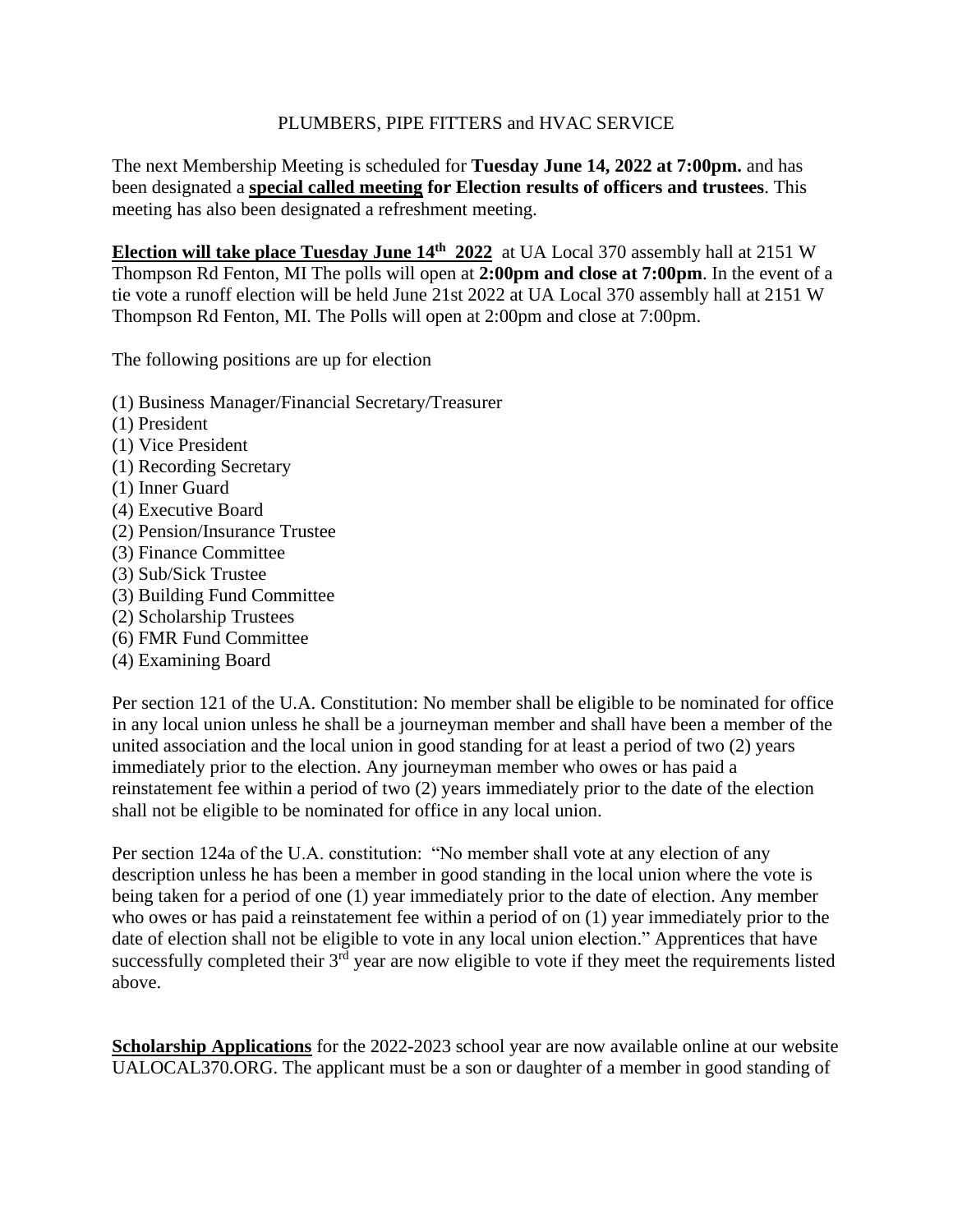UA Local Union 370. Complete lists of qualifications and applications are also available at Local 370 Hall. Applications are due by May 15, 2022.

**Local 370 2022 Golf outing** will be held **Saturday July 16 th** at Flushing Valley Golf course in Flushing. 9:00 am Shotgun Start. The price is \$70 a man. \$280 per team. Price includes 18 holes with cart, lunch at the turn, Refreshments, Door prizes and Dinner. Stop by the hall and get the signup sheet with all the information. We are limited to 38 teams so sign up early if you want to play.

## **Upcomung Night Class Schedule**

# **Signaling**

June 13th - June 29th Every Monday and Wednesday @ 4:30 pm This class is available for apprentices in their 3rd year or above. No fee Call Kaytlin to sign up

# **CPR/FIRST AID**

September 22, 2022 @ 4:30 pm Sign up with Kaytlin

Per our **By-Laws Article XV**, The Building Tradesman is hereby adopted and subscribed to as our Labor paper for all members of local 370. Said paper to be used for all official notification of membership.

## **Committee and Board meetings are as follows:**

Examining Board – Tuesday, June 14, 2022, at 4:00pm FMR Committee – Tuesday June 14, 2022, at 4:00pm PAC committee – Tuesday June 14, 2022, at 5:00pm Executive Board –Tuesday June 14, 2022, at 5:00pm Building Committee – Tuesday June 14, 2022, at 6:00pm Finance Committee -Tuesday June 14, 2022, at 6:15pm JATC Committee – Wednesday June 15, 2022, at 3:30pm

**ALL GM Worksites and others require Must Safety and Drug Testing:** MUST safety modules are only valid for 4 years. Call the hall to sign up for the MUSTBSAFE.com website and complete all 18 safety modules. Members will not be eligible to work at any job site requiring them until all 18 modules are complete and are current on their drug test. If your drug